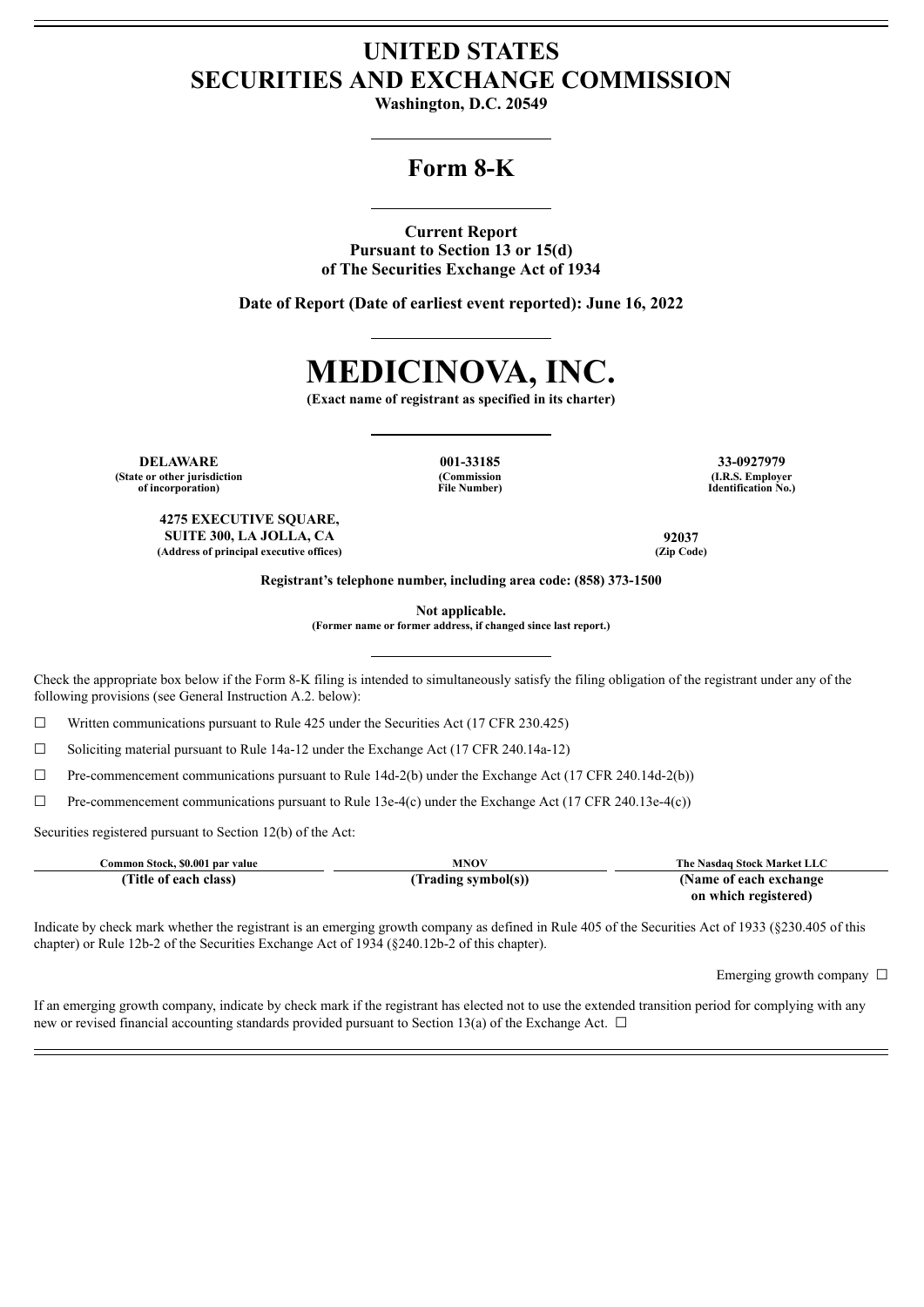## Item 5.02 Departure of Directors or Certain Officers; Election; Appointment of Certain Officers; Compensatory Arrangements of **Certain Officers.**

Effective June 16, 2022, Douglas Paulin resigned as Chief Financial Officer of MediciNova, Inc. (the "Company").

In addition, effective June 16, 2022, the Board appointed Jason J. Kruger, CPA (inactive), of the accounting services firm Signature Analytics ("Signature Analytics") to serve as Chief Financial Officer and Principal Financial Officer of the Company. Mr. Kruger replaces Mr. Paulin. Mr. Paulin had also served as the Company's Chief Financial Officer through a services agreement (the "Services Agreement") between the Company and Signature Analytics. Under the Services Agreement, as amended, the Company will continue to pay pre-approved hourly rates for the services provided under the Services Agreement. The current term of the Services Agreement, as amended, will expire on August 1, 2022 with automatic annual renewals, subject to earlier termination according to its terms.

Mr. Kruger, age 45, is the president and founder of Signature Analytics since September 2008. From January 2003 until September 2008, Mr. Kruger served as Senior Manager for Deloitte & Touche LLP. From July 1999 to January 2003 Mr. Kruger served as a Senior Accountant for Moss Adams LLP. Mr. Kruger received a Bachelor of Science in Business Administration Accounting and Finance from the University of Arizona.

There are no family relationships between Mr. Kruger and any of the Company's other directors or executive officers, and Mr. Kruger does not have any direct or indirect material interests in any transaction required to be disclosed pursuant to Item 404(a) of Regulation S-K.